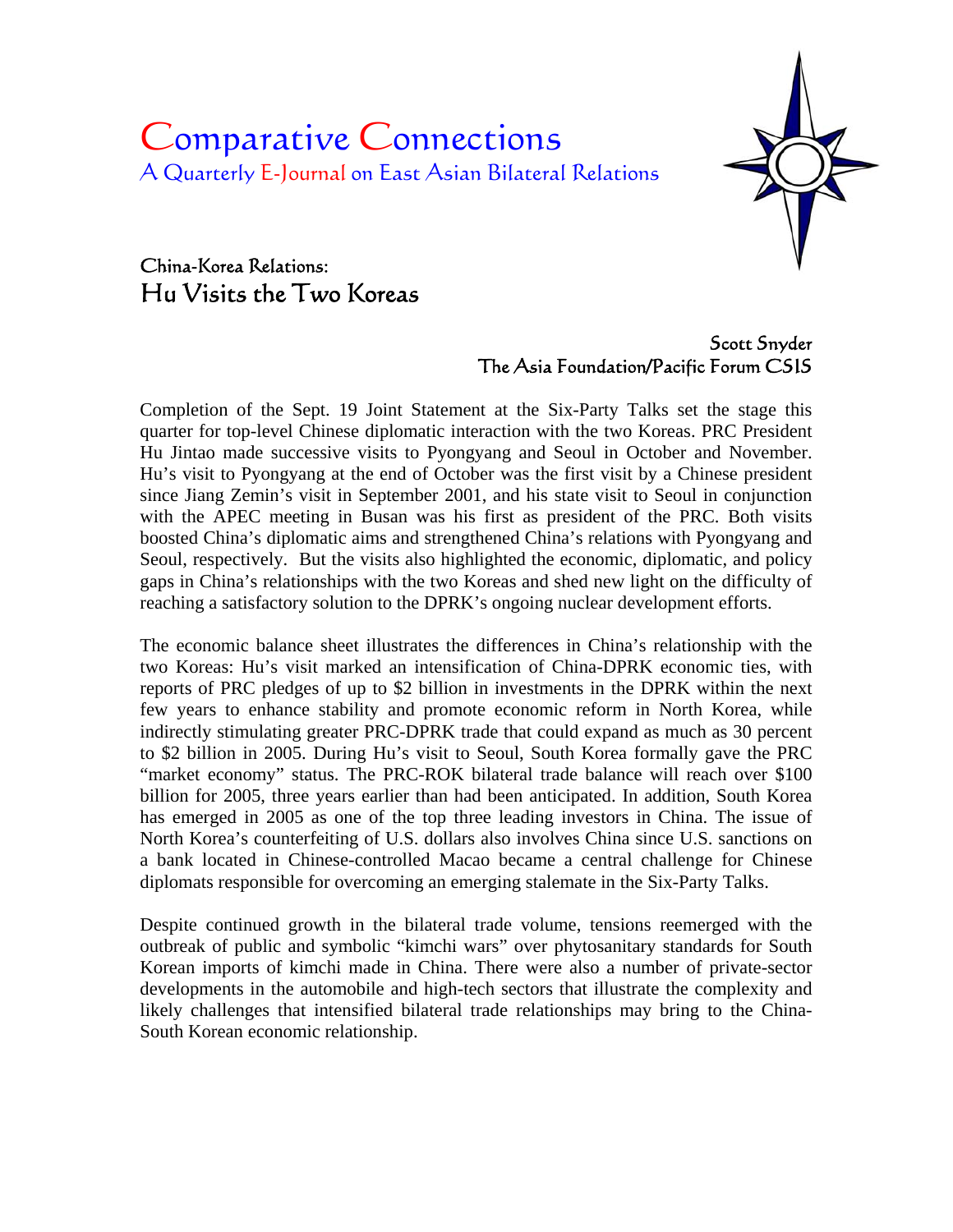#### **Hu's the man on the state visit to Pyongyang**

President Hu Jintao's long-delayed visit to Pyongyang was designed to consolidate and stabilize China-DPRK ties. The achievement of the Joint Statement removed the primary obstacle that had reportedly delayed the Chinese leader's visit since April, allowing Hu to visit Pyongyang without the need to bring back nuclear concessions or to twist DPRK Chairman Kim Jong-il's arm on any immediate issues. The visit also marked the culmination of several years of concerted Chinese efforts to cultivate stronger political and economic ties with the DPRK leadership, including quarterly visits by senior PRC figures since 2003 designed to ensure direct communication and policy coordination with Kim Jong-il and the DPRK's top leadership.

Hu received the red carpet treatment from Kim Jong-il that has been reserved for Hu's predecessor Jiang Zemin and ROK President Kim Dae-jung: a personal airport greeting and send-off from the chairman himself, an adoring welcoming crowd of Pyongyang citizens that numbered in the tens of thousands, a special performance of the Arirang festival, a visit to the Chinese-backed joint venture Taean Friendship Glass Factory, and meetings with all the DPRK top brass, reportedly including a special introduction to the man rumored to be Kim Jong-il's chosen successor, his second son Kim Jong-chol. However, Chinese observers interpreted the fact that Hu's visit was combined with a visit to Vietnam illustrates that while China-DPRK ties had recovered, they were no longer as "special" as in the past.

Hu is reported to have promoted four principles for developing bilateral relations with the DPRK: 1) forging closer high-level contacts and exchanges, 2) expanding and enriching the scope and substance of cooperation, 3) promoting economic and trade ties, and 4) conducting active coordination for common interest. Hu's visit furthered the first objective, and it is reported that he mobilized many resources in pursuit of the second and third objectives, effectively restoring the China-DPRK relationship to its highest point since China normalized relations with South Korea in 1992.

Notable forms of expanded Chinese cooperation with the DPRK that coincided with Hu's Pyongyang visit included a new pattern in China's management of North Korean refugees who enter South Korean schools or other facilities not protected by diplomatic immunity. In the past, China had informally allowed North Korean refugees who came under South Korean protection at such facilities safe passage to Seoul, but in September the Chinese authorities took into custody North Korean refugees who had sought asylum at a South Korean school in Yentai and repatriated them to the North. There are rumors that China's cooperation with North Korea following the Hu visit includes the renewal of China-DPRK military cooperation in the form of Chinese supply of spare parts for aging North Korean military equipment.

President Hu's visit highlighted China's latest gift to Kim Jong-il: the Taean Friendship Glass Factory, an investment reportedly worth \$24 million. PRC Councilor Wu Yi had been in Pyongyang only weeks earlier on the Oct. 10 anniversary of the founding of the DPRK to jointly open the glass factory with Kim Jong-il and to remove any difficult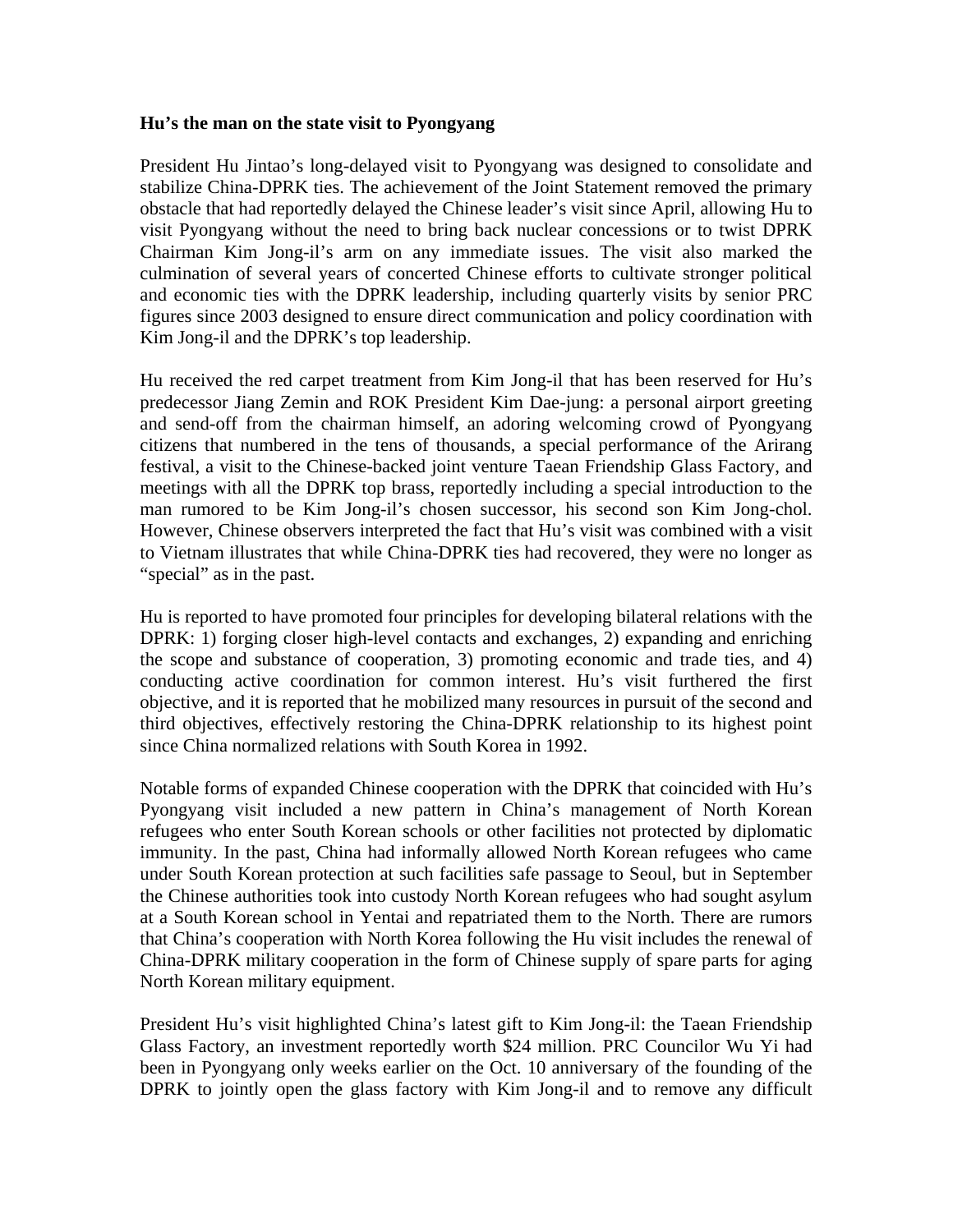issues in the way of Hu's visit. The Taean Friendship Glass Factory symbolizes a new Chinese emphasis in its relations with the DPRK, shifting from aid to investment and joint ventures with DPRK counterparts designed to promote economic stability in the DPRK, to consolidate Chinese economic influence in North Korea, and to promote economic reforms according to the Chinese model. For instance, the PRC has also backed a China-DPRK joint venture bicycle factory in Pyongyang. However, even some Chinese analysts wonder whether China's partners in the DPRK share the priority put on reform and whether it is possible to induce true economic reform in North Korea under the current leadership.

The task of "conducting active coordination for common interest" presumably would include a clear understanding between China and the DPRK that North Korea would commit itself to fulfilling its denuclearization as promised in the Chinese-brokered Joint Statement that concluded the fourth round of the Six-Party Talks. However, Kim Jongil's public commitment only extended to continued participation in the six-party process. The language of "coordination for common interest" might suggest that Hu expects no sudden surprises from Kim Jong-il's handling of the nuclear issue, although some Chinese analysts suggest North Korean surprises are unavoidable as a way for the North to demonstrate its independence from China. It remains to be seen whether the Chinese are willing to use their influence more actively to compel North Korean cooperation at the talks in the context of consolidated PRC-DPRK ties.

Finally, the October Hu visit to Pyongyang was important to both sides in light of the fact that Hu was scheduled to visit Busan in November for the annual APEC meeting. Thus, Hu's visit to North Korea prior to going to South Korea for APEC preserved a sense of balance in China's relations with the two Korea.

### **Hu in Seoul: taking comprehensive, cooperative partnership to a new level**

Hu returned to the Korean Peninsula three weeks after his visit to Pyongyang for a state visit with ROK President Roh Moo-hyun and the annual meeting of APEC. The Hu-Roh summit came one day prior to Roh's meeting with President George Bush in Gyeongju and two days prior to the APEC summit meeting in Busan. Although Hu's state visit to Seoul seemed to have been downplayed in the Korean press, it provided interesting protocol challenges in comparison with both Hu's reception in Pyongyang and with the Roh-Bush meeting the day after in Kyongju.

On the one hand, Hu's state visit to Seoul was subdued in comparison with the all-out reception he had received from Kim Jong-il only three weeks earlier. On the other hand, Roh received Hu for a state visit in Seoul, but Roh only dropped by Gyeongju on the way to Busan the next day for a summit meeting with Bush. One might argue that the comparative handling of the two visits – and the results, a PRC-ROK Joint Communiqué vs. a U.S.-ROK Joint Statement – represents a slight to the U.S. alliance. Alternatively, one might argue that the two visits were handled properly in light of the comprehensive economic ties that Seoul and Beijing now enjoy, evident tensions in the U.S.-ROK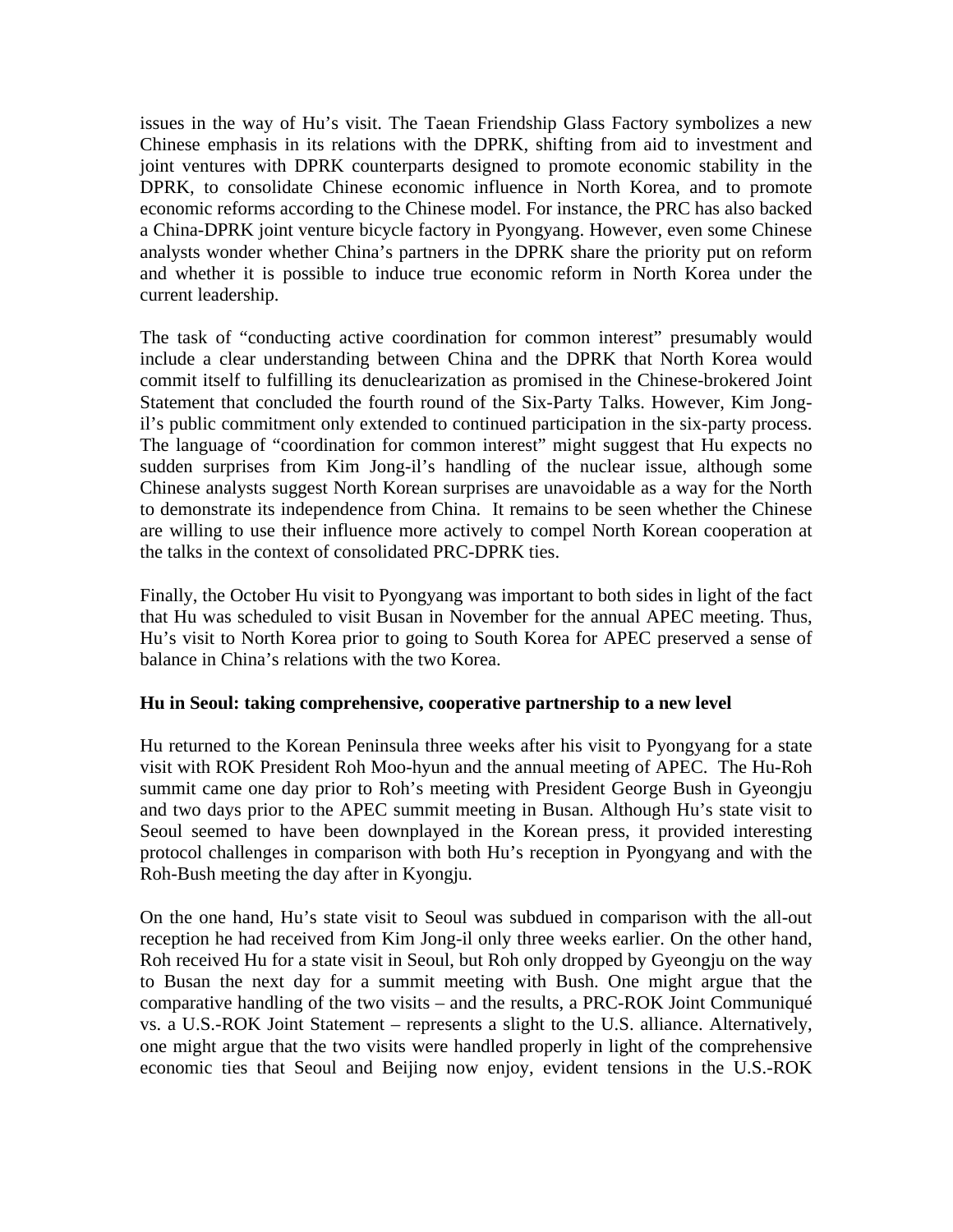alliance relationship, and the stakes that Seoul has in working with Beijing to manage the danger of instability in North Korea.

The China-ROK Joint Communiqué emphasized that the "comprehensive, cooperative partnership" that had been affirmed during President Roh Moo-hyun's July 2003 visit to Beijing has developed beyond expectations and that it is time to take the relationship to a new level by continuing to expand and deepen exchanges and cooperation. Hu and Roh welcomed the Six-Party Talks Joint Statement and encouraged the concerned parties "to demonstrate sincerity and flexibility, implement the statement in earnest, and continue to make progress in advancing the process of talks." The Chinese side welcomed progress in inter-Korean reconciliation and expressed appreciation for South Korean efforts to promote peace, stability, and regional cooperation, as South Korea expressed "full understanding and respect" for China's position that Taiwan is "an inalienable part of Chinese territory."

Both leaders affirmed the desirability of deepening political contacts at the highest levels among executive, legislative, and party representatives of the two countries, pledged to strengthen coordination among foreign affairs departments, and "to continue strengthening dialogue and contact between the two nations in the realms of national defense and security and to expand exchanges between the two militaries."

The Joint Communiqué cited the *Joint Research Report on Medium- and Long-Term Development Programs for China-ROK Economic Cooperation and Trade* as a roadmap for continuing to develop the bilateral economic relationship, welcomed the fact that bilateral trade would reach \$100 billion in 2005 (approximately 20 percent share of the ROK's projected \$500 billion trade volume for 2005), three years earlier than anticipated, and set the goal of doubling trade to \$200 billion by 2012, the  $20<sup>th</sup>$  anniversary of the normalization of China-South Korean relations.

The Joint Communiqué also mentioned South Korea's designation of China as a market economy, cited private efforts to prepare for a bilateral FTA, mentioned efforts to redress China's chronic trade deficit with South Korea, stressed the need for continued cooperation to manage bilateral investment, and encouraged a wide range of cooperative efforts in the fields of information technology, bioengineering, environmental technology, energy, and logistics. Finally, the two leaders designated 2007, the  $15<sup>th</sup>$ anniversary of diplomatic normalization, as a year of China-ROK exchanges, resolved to facilitate youth exchanges, and tourism, including Chinese air routes to Jeju Island, and pledged to expand consular representation to Gwangju and Xian.

The day after the Roh-Hu summit, Hu addressed the ROK National Assembly, laying out his vision for the relationship and for China's rise and regional role. Hu asserted that "Sino-South Korean relations have entered the best stage in history," suggested that the relationship between China and South Korea is a model of peaceful coexistence between countries with different social systems, that the economic relationship is a model for "mutually beneficial, win-win, and common development," that the two countries should be "friends that can learn from and complement each other," and that "Sino-South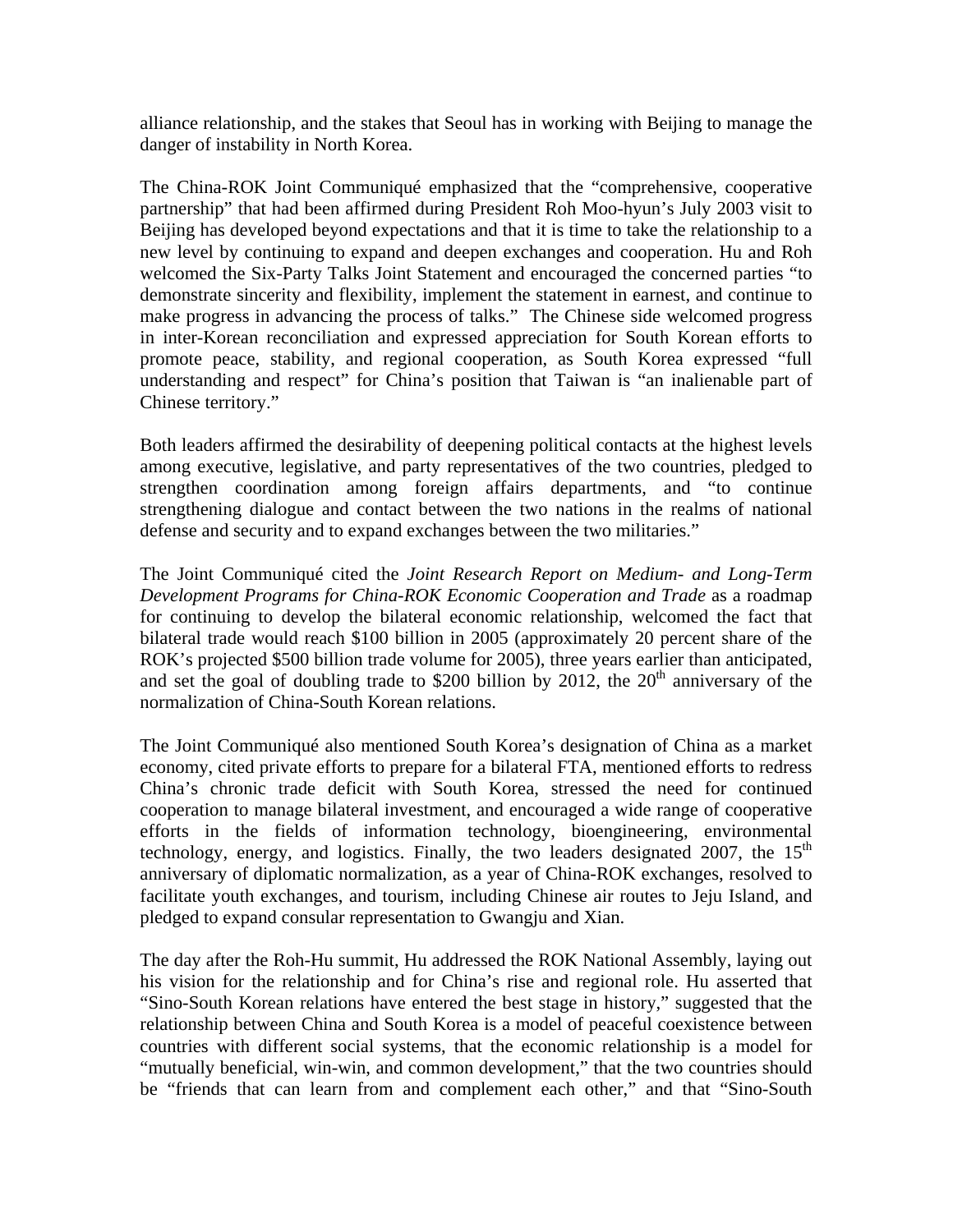Korean ties have gone beyond the scope of bilateral relations against the backdrop of a multi-polar world and economic globalization."

Although not addressed publicly in specific terms, no doubt Hu also consulted with Roh and others about specifics of his visit to Pyongyang, the parallel positions of South Korea and China on how to address North Korea's denuclearization and the response to Prime Minister Koizumi Junichiro's continued visits to Yasukuni Shrine, and the future development of an East Asian community. It is also notable that the ROK government deferred to Chinese wishes on Taiwan representation at the APEC summit meeting, declining Chen Shui-bian's choice of National Assembly Speaker and KMT member Wang Jyn-ping in favor of former economics minister and Chen Shui-bian's special advisor Lin Hsin-i.

#### **Kimchi wars: a cloud on the economic horizon**

The beginning of the quarter suggested the possibility of real economic and political trouble in the China-South Korea relationship, as the spat over phytosanitary standards and Chinese imports hit a new low over possible contamination of Korea's national staple, which has increasingly arrived on Korean dinner tables with the "made in China" label. There was a near doubling of kimchi imports to South Korea in the first nine months of 2005, with commercial restaurants in the lead to purchase the cheaper imported kimchi brands.

Korean concerns over contaminated food products from China spilled over from seafood to kimchi in mid-September as an opposition legislator revealed that kimchi made in China might have higher than allowable lead content. By mid-October, the Korean Food and Drug Administration revealed that Chinese imported kimchi contained parasite eggs in higher than expected levels, most likely in connection with Chinese use of animal manure as fertilizer for growing cabbage. The products in question were recalled and destroyed. The national outcry among South Korean consumers dried up kimchi imports and probably confirmed Chinese suspicions that the Korean press and protectionist farmers were trying to manipulate Chinese access to the Korean kimchi market.

Follow-up investigations revealed two facts that undercut Korean consumer reaction and damaged the position of the Korea Food and Drug Administration. First, it was revealed that Korean-made kimchi also contained ringworm eggs, albeit at lower quantities than the Chinese imports. Second, most of the increase in kimchi imports from China was led by Korean companies who had relocated their production operations to China, so the problem with Chinese kimchi production also involved production by Korean companies that sought to take advantage of China's lower labor and production costs.

Nonetheless, the news reports took a toll that finally stimulated a response from the Chinese government. In early November, the PRC announced its own concerns about contamination of Korean-made chili paste sold in China, imposed sanctions on a number of Korean producers, and also expressed concerns about the safety of some materials used in Korean-made cosmetics that enjoy rising popularity in the Chinese market.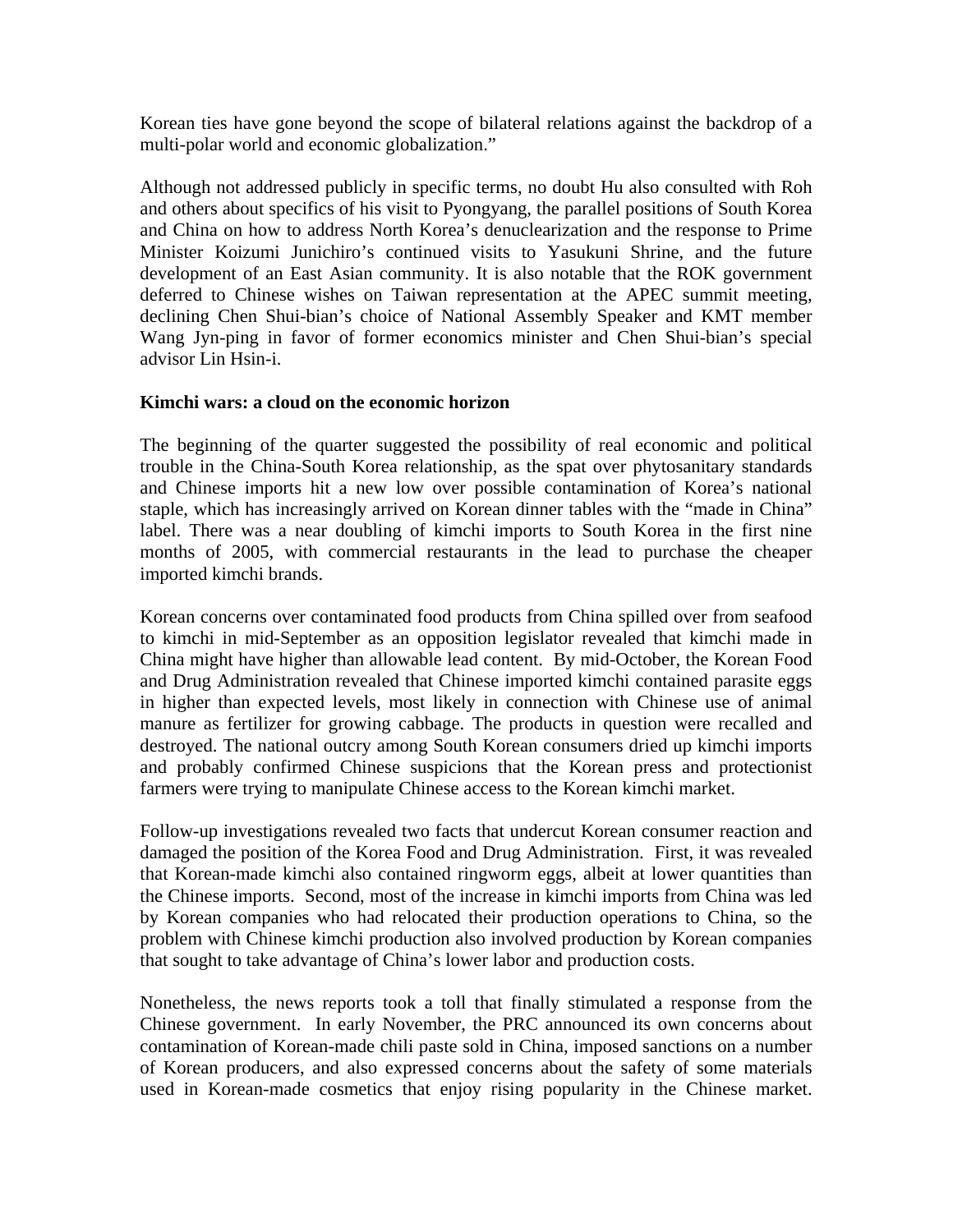However, it turned out that none of the Korean companies cited by China was exporting to the Chinese market! The incident stimulated questions about the standards of the Korea Food and Drug Administration and served to intensify China-ROK governmental coordination to institutionalize more effective food safety and quarantine procedures as part of bilateral trade.

The 2005 "kimchi wars" are reminiscent of the 2000 China-ROK "garlic wars," which occurred just prior to China's entry into the World Trade Organization (WTO). At that time, the stakes were higher as there was no global mechanism to address bilateral trade disputes between China and South Korea. China's heavy-handed response linked South Korean telecommunications imports to the garlic exports, effectively forcing the South Korean government to stand down. Despite the existence of an institutional framework for managing China-ROK trade disputes through the WTO, China's resort to unilateral measures during the latest incident showed a mixture of sophistication and heavyhandedness. The sanction of Korean companies not doing business in China was a costfree face-saving measure, but the linkage of Korean consumer safety concerns over kimchi to questions about the safety of Korean cosmetics appears to be overdrawn and smacks of tactics used by China during the garlic wars. It remains to be seen whether such tactics will haunt the China-ROK trade relationship in the future.

#### **Private sector challenges**

A wide range of predominantly private sector developments deserve brief mention as future issues for the rapidly growing China-South Korean economic relationship.

- Shanghai Automotive Industry Corp. (SAIC) South Korean union leaders from Ssangyong Motors responded poorly to SAIC's announcement that the latest Ssangyong model would be produced in China. Labor union leaders sought a meeting in December with SAIC Chairman Hu Maoyuan following fruitless negotiations with Ssangyong Motor President Jiang Zhiwei over possible restructuring and technology transfers to China. SAIC's Korean investment is proving a valuable tool for Chinese executive learning on the subject of labormanagement relations.
- Korean farmers in Hong Kong Hundreds of militant Korean farmers in Hong Kong to protest WTO talks held in mid-December were detained after failing to observe the terms of peaceful demonstration set down by Hong Kong police authorities. Families of the farmers protested "human rights" violations by Hong Kong police during their detainment and a South Korean vice minister flew to Hong Kong to negotiate the release of the farmers. Chinese authorities attempted to expeditiously resolve the unwanted "export" of Korean protest methods, which drew the lion's share of international coverage during the Hong Kong WTO negotiations.
- Hyundai Motor Company investment in China Hyundai Motors had a banner year with strong inroads into the China market, increasing sales an average of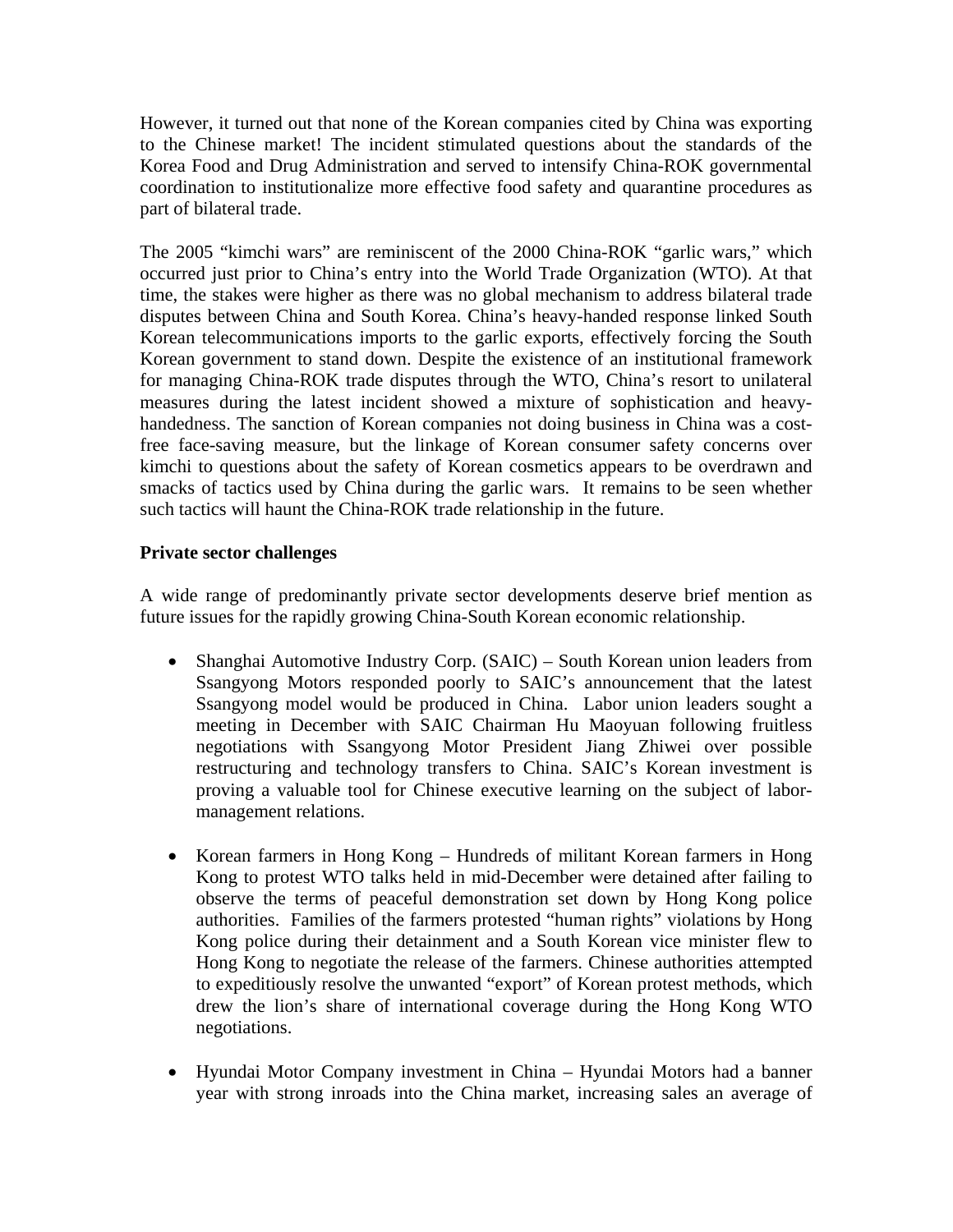approximately 50 percent in 2005 on the strength of expanded production in Beijing and Shanghai; however, Hyundai and supporting auto parts suppliers that moved facilities to China face difficulties with technological processes walking out the back door to Chinese competitors and Chinese government negotiators who demand technology "offsets" in return for expanding production lines and facilities in China. An internal inspection team found that a Chinese local partner company of Hyundai had shared confidential data with Chinese competitors. South Korean corporations in the IT and other sectors continue to face challenges from Chinese efforts to steal South Korean technology and undercut South Korea's comparative advantage in the market.

• The "South Korean wave" of cultural exports to China continues to bolster South Korea's brand image and export competitiveness to China, but signs of a backlash have emerged on Chinese concerns that South Korean exports have become too successful in China. SK Communications opens Cyworld mini-homepage features in China and expects to reach 1 million subscribers by the end of 2005.

#### **Prospects for 2006**

The immediate diplomatic challenge for Chinese policymakers as they look to 2006 is how to break the stalemate in Six-Party Talks resulting from North Korean efforts to link the U.S. sanctions on Macao-based Banco Delta Asia under the Patriot Act to a continuation of the six-party negotiations. These sanctions add a new dimension to China-DPRK-U.S. interactions since the bank in question is ultimately under the control of Chinese authorities, who certainly would have known in advance about the U.S. action under the banner of fighting terrorism. But it is also easy to imagine that the easiest access of DPRK high officials and companies to international capital would be through China-based banks, including the Bank of China. So the effectiveness of such sanctions will depend on China's cooperation – or at least acquiescence – to further actions that the U.S. might take under antiterrorism provisions. At the same time, to the extent that DPRK illegal activities become public – and it is easy to imagine that U.S. dollars are not the only money that a DPRK counterfeiting operation would be able to master – China most likely will not oppose sanctions. Thus, China's cooperation is crucial, but the fact that U.S. authorities are initiating the action gives China a form of plausible deniability regarding responsibility for such actions.

From a strategic perspective, Chinese leaders are very satisfied with the rapid development of China-South Korean economic ties and want to show off the relationship with South Korea as evidence of mutually beneficial cooperation between differing social systems. South Korea has benefited from China's economic growth, but South Korea's future economic prospects appear to be increasingly tied to China's economic future. For this reason, South Korean access to the Chinese consumer market will become increasingly important as international export competition grows. A Chinese economic slowdown would also have serious ramifications for South Korean economic prospects.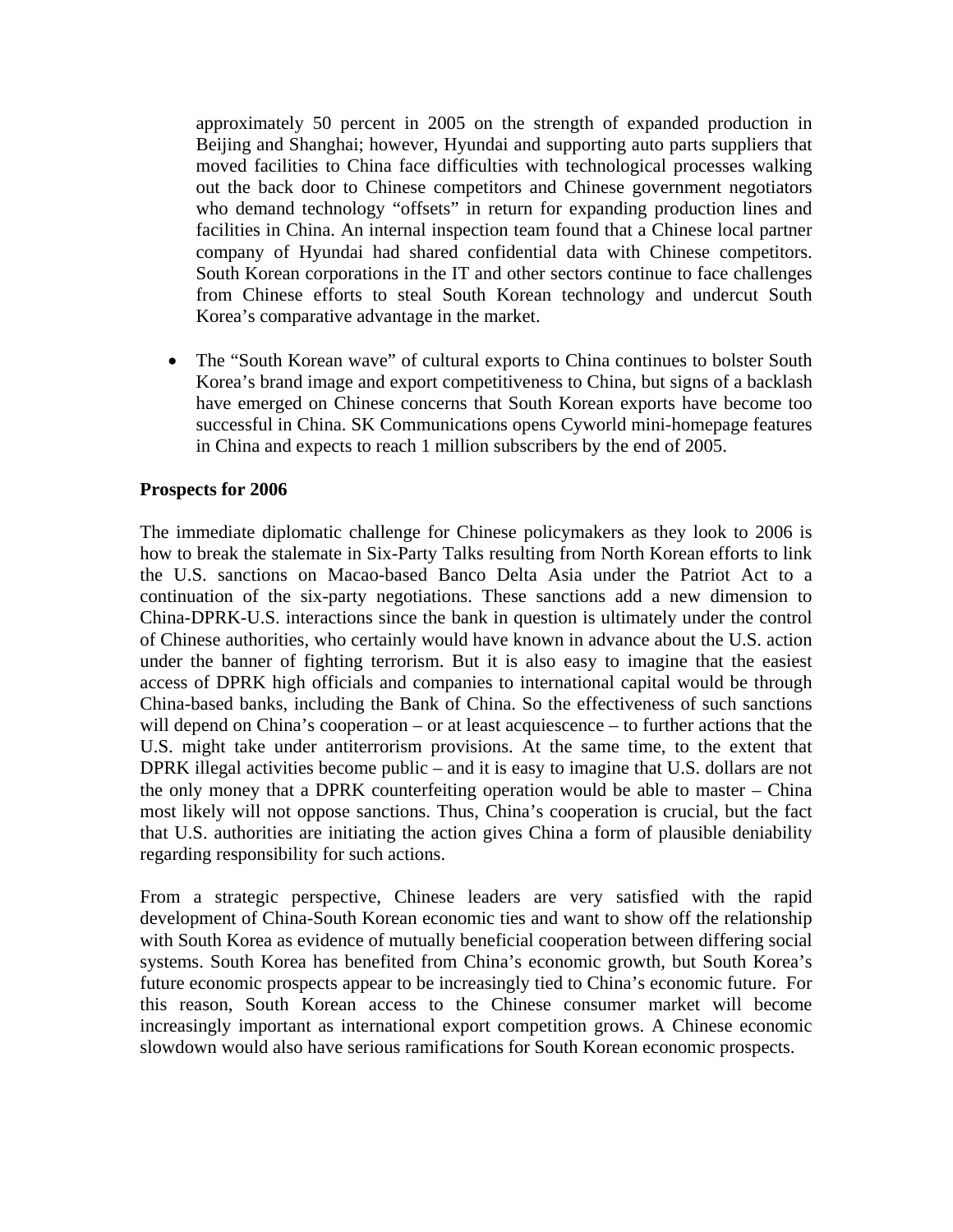But will South Korea's ties to the Chinese economy have implications for South Korea's political and security orientation? Although there is little evidence that Chinese strategists are seriously attempting to exploit closer China-South Korean economic ties for political purposes, some see South Korea's alliance with the U.S. as an obstacle to the development of a deeper China-South Korean relationship. And some South Korean analysts are increasingly uncomfortable with the extent of South Korea's economic dependence on China. The next year may show whether South Korean deference to Chinese political preferences emerges as an inhibiting factor in managing U.S.-ROK alliance relations.

## **Chronology of China-Korea Relations October-December 2005**

**Oct. 3, 2005:** Korean shipbuilding companies announce plans to increase steel imports from China to address a shortage of steel sheets.

**Oct. 8-1, 2005:** PRC Vice Premier Wu Yi visits Pyongyang to join celebrations of the  $60<sup>th</sup>$  anniversary of the Korean Worker's Party, meets with North Korean leaders including DPRK Chairman Kim Jong-il, and participates in ceremonies marking the opening of the Taean Friendship Glass Factory, a China-DPRK joint venture.

**Oct. 10, 2005:** ROK Ministry of Foreign Affairs and Trade announces that the Chinese government deported seven North Korean defectors back to North Korea in late September after they sought asylum at a South Korean school in Yentai, China Aug. 29.

**Oct. 11, 2005:** Korea Food and Drug Administration announces that kimchi imported from China has lead contents well below internationally recognized permissible level for vegetables, ending a consumer scare.

**Oct. 11, 2005:** ROK MOFAT announces that China has handed over to South Korea eight North Korean defectors who entered a South Korean school in Qingdao, China.

**Oct. 10-12:** Eighth Chinese World Chinese Entrepreneurs Convention is held in Seoul, including over 3,100 Chinese businessmen and over 500 Korean counterparts.

**Oct. 15, 2005:** *KCNA* releases text of telegram from Hu Jintao to DPRK Defense Commission Chairman Kim Jong-il, which states that "China will continue strengthening the bilateral friendly cooperative relationship between the parties, governments and peoples of the two countries under the spirit of maintaining tradition, seeking futureoriented relationship and enhancing friendly cooperation."

**Oct. 19, 2005:** Following Japanese Prime Minister Koizumi Junichiro's Oct 17. visit to Yasukuni Shine, ROK Ministry of Education announces that it seeks a three-way meeting among education ministers from China and Japan to address alleged distortions in history textbooks in the three countries.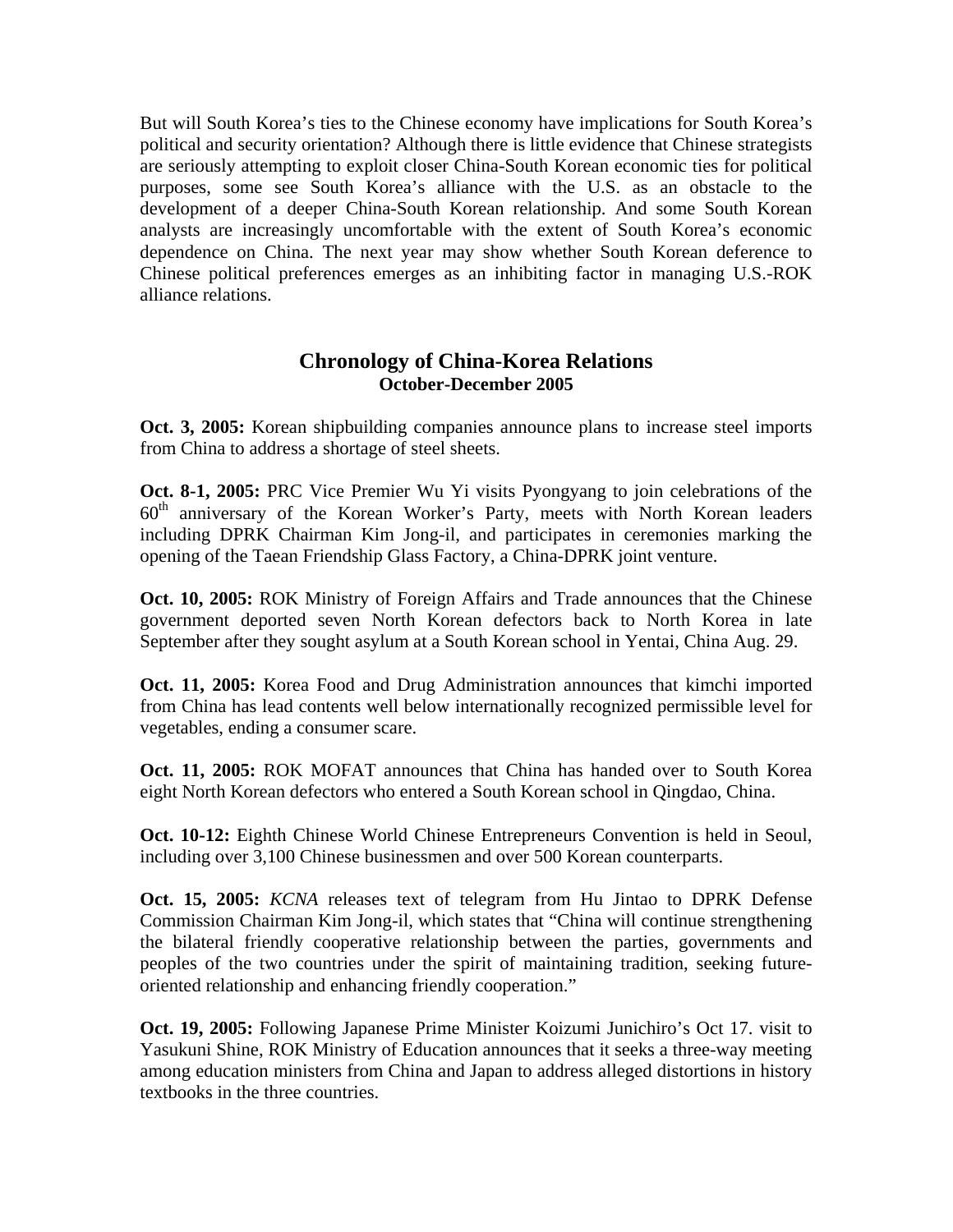**Oct. 21, 2005:** Korea Food and Drug Administration announces that it has found parasites in kimchi imported from China.

**Oct. 24, 2005:** ROK MOFAT reveals that the Chinese government has warned the Korean embassy in Beijing that it could retaliate against ROK government reports that have raised fears over the safety of Chinese products.

**Oct. 25, 2005:** Hyundai Motor Company internal investigation reveals that a Chinese partner involved with computer simulation tried to sell confidential technologies to Chinese competitors.

**Oct. 26, 2005:** ROK Ministry of Commerce, Industry, and Energy announces that ROK machinery exports have surged 31 percent in the first nine months of 2005. Demand from China accounted for one-third of South Korean machinery exports.

**Oct. 26, 2005:** ROK Foreign Minister Ban Ki-moon downplays impact of safety concerns about kimchi imported from China on China-ROK relations.

**Oct. 28-30, 2005:** PRC President Hu makes state visit to Pyongyang, meets DPRK Central Defense Commission Chairman Kim, signs accord on economic and technical cooperation, and visits the Taean Friendship Glass Factory.

**Oct. 29, 2005:** Vice Foreign Minister Li Bin visits Seoul to brief counterpart ROK Vice Foreign Minister Song Min-soon on President Hu's visit to the DPRK and to discuss the anticipated fifth round of Six-Party Talks.

**Oct. 31, 2005:** PRC government announces a ban on 10 types of food products from major Korean manufacturers of kimchi, chili paste, and meat barbeque sauces.

**Nov. 3, 2005:** Korea Food and Drug Administration finds that 3.2 percent of Korean domestic kimchi manufacturers (16 out of 502 companies) contain parasite eggs.

**Nov. 7, 2005:** Ssangyong Motor Co. announces that it plans to focus on a Chinese joint venture to develop a new car in China rather than increasing domestic production.

**Nov. 9, 2005:** *KCNA* reports that Kim Jong-il has visited the recently commissioned Pyongyang Joint Venture Bicycle Factory, a joint venture with the Tienjian Leading Digital Trade Company, Ltd.

**Nov. 9, 2005:** Ssangyong Motor Co. labor union leaders announce a vote on whether to strike in response to Shanghai Automotive Industry Corporation plans to build a joint venture plant in China that labor leaders fear would result in plant closures and technology transfers to a China-based production plant.

**Nov. 9-11, 2005:** Fifth round of Six-Party Talks held in Beijing.